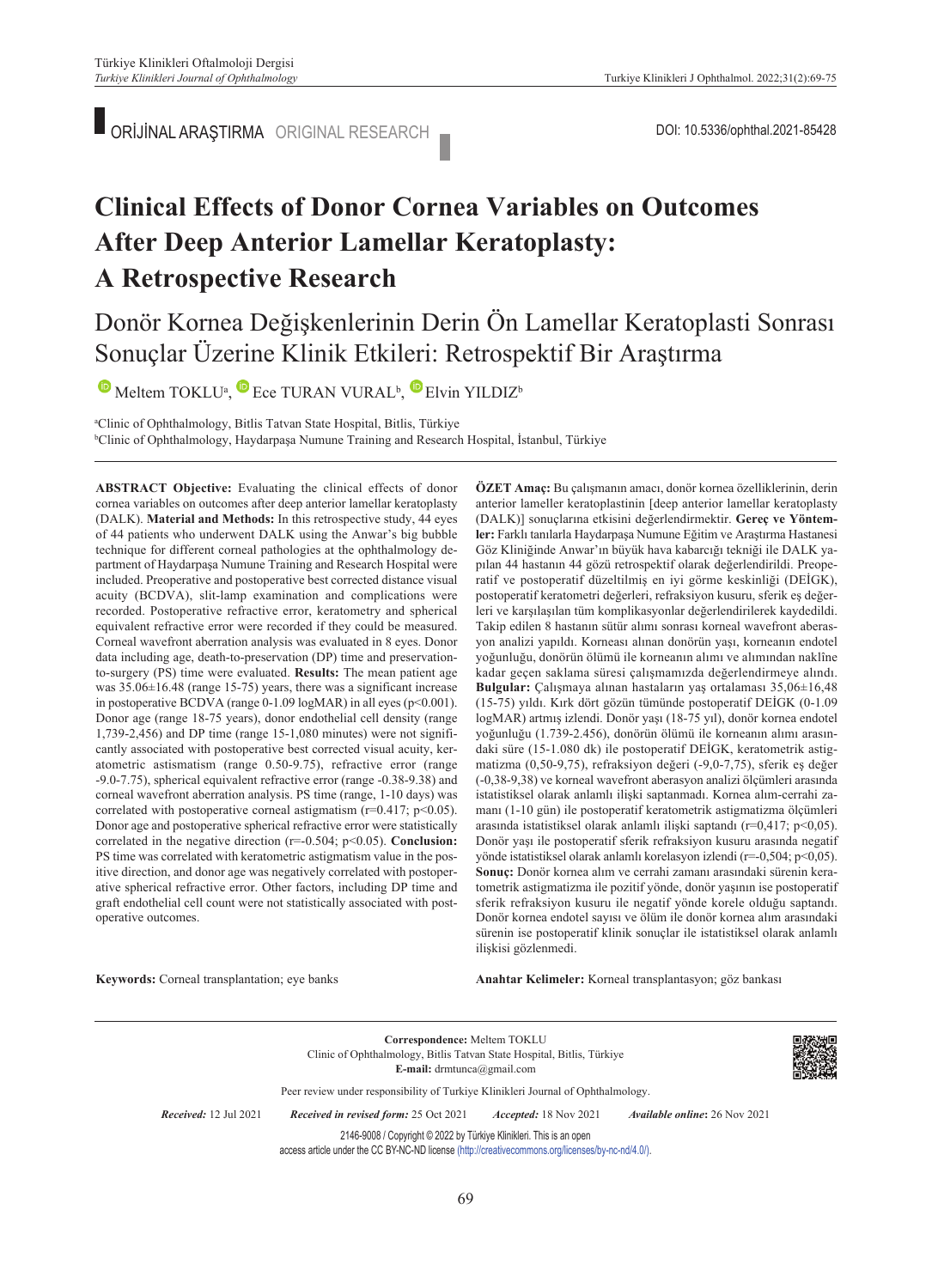Corneal transplantation is the main treatment for patients with corneal blindness. The Eye Bank Association of America statistical report which was revealed in 2019 showed that full thickness grafts are being used more than 90% for surgical treatment of corneal diseases.<sup>1</sup> In recent years, lamellar techniques which selectively replace only the pathologic layers of the cornea have been developed. Deep anterior lamellar keratoplasty (DALK) is a lamellar corneal graft procedure which can be performed in patients with healthy endothelium. Although DALK preserves healthy corneal tissue therefore has lower endothelial rejection rate, it wasn't widespread because it has a steep learning curve, longer surgery time and interface problems due to manual lamellar dissection. With the improvement in surgical instruments and new techniques for lamellar dissection, studies have reported visual outcomes comparable with full thickness corneal transplant. Lamellar keratoplasty is now the most preferred treatment choice for patients with healthy Descemet's membrane (DM) and endothelium.

DALK has undisputed advantages compared to penetrating keratoplasty (PK). Preserved endothelium allows lower rates of allograft rejection. The structural integrity of the eye during the surgery is maintained hence less complications develop. Reduced usage of postoperative steroids provides better healing of the corneal wound and there is less risk of secondary glaucoma. In their study Arundhati et al. compared the long-term graft survival rates between PK and DALK and reported that PK has higher risk of late postoperative complications, graft rejection and glaucoma[.2](#page-6-0) In DALK, donor endothelial cell count is not an important factor for donor cornea use in contrast to PK, so it improves donor cornea accessibility where there is insufficient donor supply. It is known that there is a universal shortage of donor corneas available for transplant and many of them are unsuitable due to low endothelial cell count.<sup>3</sup> With the use of only the stroma of donor cornea, DALK gives the opportunity to use donor corneas with lower endothelial cell count and longer preservation time.

According to Eye Bank Association of America standards for human corneal transplantation, limits of donor age, minimal endothelial cell count and deathto-preservation (DP) time are left to the preference of the eye banks.<sup>4</sup> Studies assessing the impact of donor and eye bank variables on the quality of donor corneas and clinical outcomes assist to establishment of eye banking standards. The present study aimed to evaluate the impact of donor and eye bank variables on the quality of donor corneas, postoperative complications, visual and refractive outcomes of deep lamellar keratoplasty.

## **MATERIAL AND METHODS**

In this retrospective study, records of patients who underwent DALK from January 2010 to November 2015 at the Cornea Clinic of the Ophthalmology Department at Haydarpaşa Numune Training and Research Hospital, İstanbul, Turkey were compiled. All the protocols of our study were concordant with the tenets of the Declaration of Helsinki, and informed consent was obtained from all patients. Ethical approval for this study was obtained from Haydarpaşa Numune Training and Research Hospital Ethics Committee (HNEAH-KAEK: 2015/265, 14.12.2015).

Patients who underwent DALK using Anwar's big-bubble technique and were observed for more than 6 months postoperatively were included in the study. The exclusion criteria were the following; coexistence of other ocular pathologies such as cataract, retinal disorders and glaucoma, lack of sufficient donor data, a follow-up time less than 6 months. Patients who had other ocular surgery combined with DALK, who had an ocular surgery before or during the follow-up were excluded from the study.

A complete ophthalmological examination was performed preoperatively, which included measurement of manifest refraction, keratometry, uncorrected and best corrected distance visual acuity (BCDVA), slit-lamp biomicroscopy, Goldmann applanation tonometry, dilated fundus examination and ultrasonography when needed. BCDVA was recorded for evaluation.

### DONOR PREPARATION AND ExAMINATIONS

All donor corneas were obtained from the eye bank of Haydarpaşa Numune Training and Research Hospital, Ophthalmology Clinic. They were taken as a scle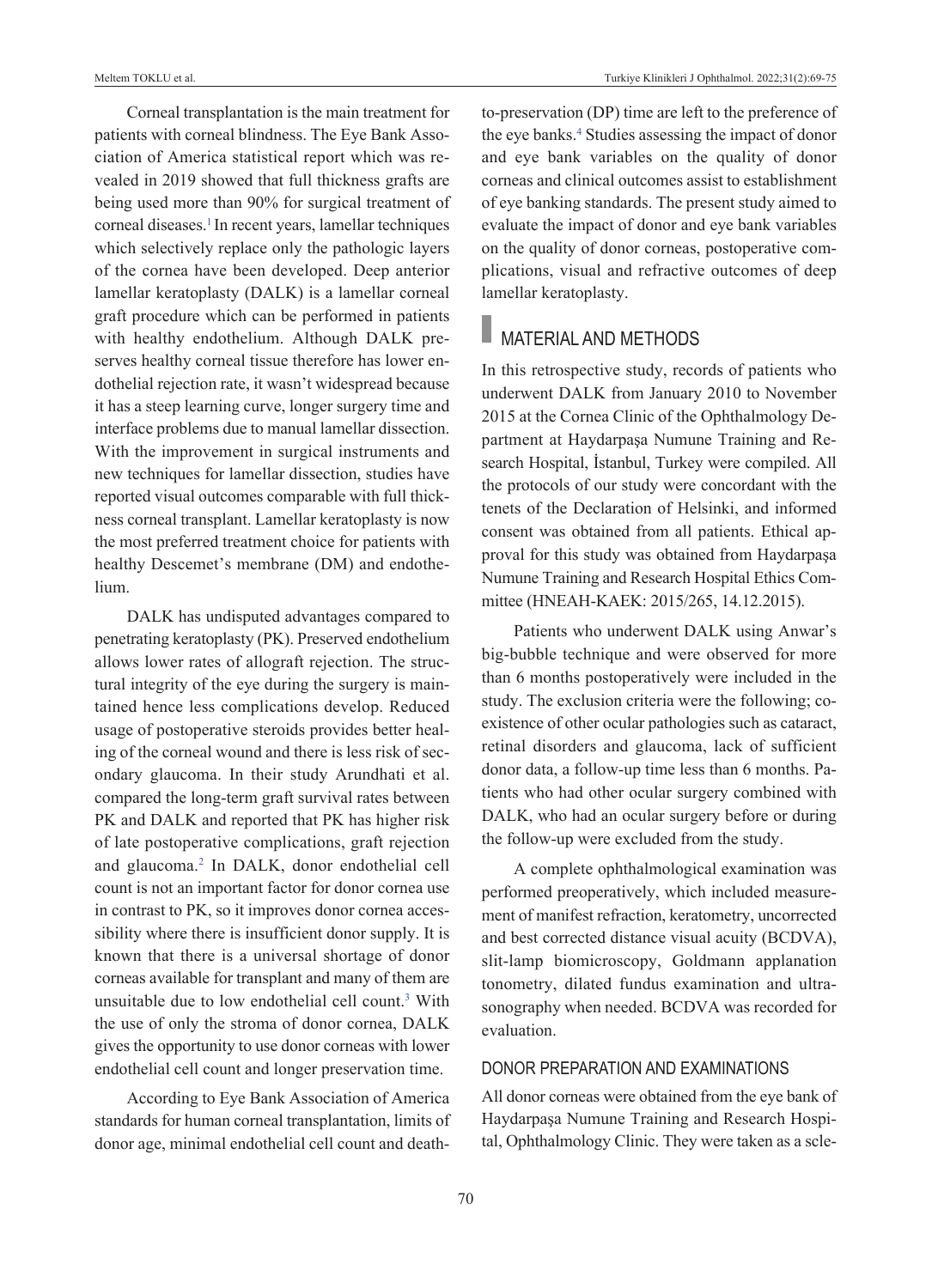Meltem TOKLU et al. **Turkiye Klinikleri J Ophthalmol.** 2022;31(2):69-75

rocorneal button from a cadaver according to standard eye bank rules. Storage of the donor tissue was in Corneal Chamber (Alchimia, Italy) solution at 4 °C. Eye bank data including age and sex of the donor, DP time (minutes), preservation-to-surgery (PS) time (days), and graft rating were recorded. The central corneal endothelium was evaluated using a specular microscope (Konan Eye Bank Kerato Analyzer, Konan. Medical Inc., Japan) before preservation.

### SuRGICAL TECHNIquE

The surgical procedures were performed using Anwar's big-bubble technique under general anesthesia. Horizontal corneal diameter and the location of the cone determined the size of trephination. A Hessburg-Barron vacuum trephine (range, 7.00 to 8.00 mm in diameter) was used for partial-thickness trephination (60% to 80% corneal depth). With a 30 G needle, air was injected and a large air bubble which showed complete separation of DM by reaching the trephination line was formed. With a crescent knife, partial thickness keratectomy was performed. The stromal residue tissue was divided into 4 quadrants with blunt Vannas scissors and they were excised for baring DM at the edge of the trephination. After preparing the graft bed, with a vacuum donor punch (Katena Products, Inc. Denville, New Jersey, USA) donor cornea 0.25 mm larger in diameter than the graft bed was obtained. Complete removal of endothelial cells from DM was confirmed with trypan blue dye. The donor cornea was sutured in an interrupted manner using 10/0 nylon sutures. The wound site was closed and sutures were tightened without leakage.

### POSTOPERATIvE MANAGEMENT

Postoperatively, all patients received topical moxifloxacin (Vigamox 0.5% sterile ophthalmic solution, Alcon Laboratories Inc., Fort Worth, Texas, USA), prednisolone acetate (Pred Forte 1% sterile ophthalmic solution, Abdi İbrahim, Turkey) and preservative-free artificial tear eye drops 6 times per day for 1 month. Prednisolone acetate 1% eye drops and artificial tears were tapered off over 3 to 6 months depending on the condition of the eye. Patients were examined on postoperative day 1 and subsequently daily until epithelial healing was complete. Followup examinations were performed monthly during the first 6 months and then every 2 months. The followup time was 2 years.

Postoperative complications, condition of the donor epithelium and graft clarity were noted at each visit. After removal of the sutures, at the  $2<sup>nd</sup>$  year examination, refraction was measured and spherical equivalent was calculated. Astigmatism and BCDVA was recorded for each patient. Corneal wavefront aberration measurement (Schwind Sirius Corneal Wavefront Analyzer, Kleinostheim*,* Germany) was examined in 8 eyes. These postoperative values were compared with donor cornea features.

### STATISTICAL ANALYSIS

For statistical analysis, Number Cruncher Statistical System 2007 (Kaysville, Utah, USA) program was used. During study data evaluation, descriptive statistical methods (mean, standard deviation, median, frequency, rate, minimum, maximum) were used. The Wilcoxon signed-ranks test was used for intragroup comparison of non-normal distribution parameters. Spearman's correlation analysis was used to evaluate the inter-parameter relationships. Significance was evaluated at the levels of p<0.01 and p<0.05.

# RESULTS

The study included 44 eyes of 44 patients (25 men, 19 women; mean age, 35.06±16.48 years; range, 15 to 72 years) who underwent DALK. [Table 1](#page-2-0) summarises the clinical diagnoses of patients included in the study. Factors related to donor cornea are shown in [Table 2.](#page-3-0)

<span id="page-2-0"></span>

| <b>TABLE 1:</b> Indications for keratoplasty in 44 study patients. |                                |                           |  |  |  |  |  |
|--------------------------------------------------------------------|--------------------------------|---------------------------|--|--|--|--|--|
|                                                                    |                                | <b>Number of patients</b> |  |  |  |  |  |
| Indication                                                         | Granular dystrophy             |                           |  |  |  |  |  |
|                                                                    | Postherpetic leukoma           | 5                         |  |  |  |  |  |
|                                                                    | Keratoglobus                   | 1                         |  |  |  |  |  |
|                                                                    | Keratoconus                    | 22                        |  |  |  |  |  |
|                                                                    | Chemical injury                | 1                         |  |  |  |  |  |
|                                                                    | Leukoma                        | 6                         |  |  |  |  |  |
|                                                                    | Macular dystrophy              | 6                         |  |  |  |  |  |
|                                                                    | Pellucid marginal degeneration |                           |  |  |  |  |  |
|                                                                    | Traumatic corneal scar         |                           |  |  |  |  |  |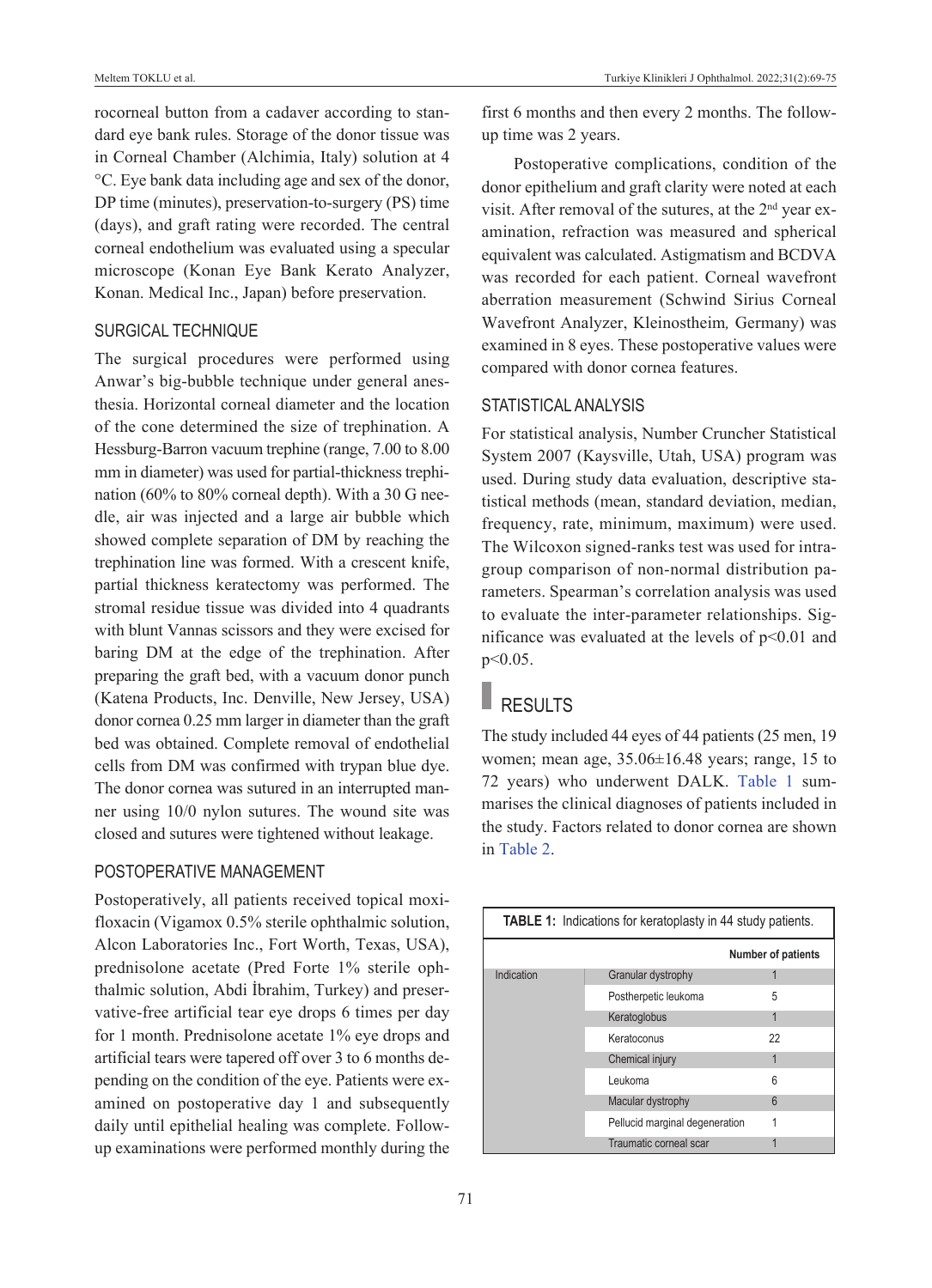| <b>TABLE 2:</b> Data related to donor corneas. |                               |  |  |  |  |
|------------------------------------------------|-------------------------------|--|--|--|--|
|                                                | Mean±SD (minimum-maximum)     |  |  |  |  |
| Death-to-preservation time (minutes)           | 382.09±296.47 (15-1,080)      |  |  |  |  |
| Preservation-to-surgery time (days)            | $5.38 \pm 2.13$ (1-10)        |  |  |  |  |
| Donor age (years)                              | 54.86±12.76 (18-75)           |  |  |  |  |
| Graft endothelial cell count                   | 2,263.29±113.63 (1,739-2,456) |  |  |  |  |

SD: Standard deviation.

Mean preoperative BCVDA was 1.22±0.48 (range 0.50-2.30) logMAR which increased to  $0.38\pm0.27$  (range 0-1.09) logMAR at final examination ( $p<0.001$ ). Only 2 of the  $(4.5\%)$  grafts demonstrated some degree of stromal edema, the remaining grafts were clear on postoperative day 1 and similarly 2 eyes (4.5%) had epithelial defects on day 1, they had complete healing within 2 days after the surgery. Postoperative 4 (9.1%) patients were re-sutured due to loose suture. Peripheral graft vascularization that did not interfere with visual acuity was observed in 1 (2.3%) eye. Only 1 eye presented with formation of a double anterior chamber despite the apparent absence of an intraoperative DM rupture, it spontaneously resolved during follow-up. Graft rejection was not experienced and at the final follow-up examination, all the grafts remained clear.

Postoperative keratometric astigmatism values, spherical refractive error, spherical equivalent refractive error of 44 eyes and trefoil aberrations, coma aberrations and total root mean square (RMS) values of 8 eyes were evaluated. The values are shown in [Table 3.](#page-3-1) These postoperative values and donor cornea characteristics are compared in [Table 4.](#page-4-0)

Postoperative best corrected visual acuity, keratometric astigmatism, spherical equivalent, astigmatism, trefoil aberration, coma aberration and total RMS measurements were not correlated with donor age, graft endothelial cell count and DP time  $(p>0.05)$ .

There was a statistically significant correlation between PS time and postoperative keratometric astigmatism measurements at the level of 41.7%  $(r=0.417, p=0.013, p<0.05)$  in the positive direction (increasing keratometric astigmatism measurement as the PS time increased). Donor age and postopera<span id="page-3-0"></span>tive spherical refractive error were statistically correlated at the level of  $50.4\%$  (r=-0.504; p=0.012; p<0.05) in the negative direction (decreasing postoperative spherical refractive error as the donor age increased).

### **DISCUSSION**

The present study aimed to evaluate the influence of donor cornea quality and eye bank factors on postoperative complications, visual and refractive outcomes of deep lamellar keratoplasty. Our findings revealed that longer PS time increased keratometric astigmatism value and with increasing donor age, postoperative spherical refractive error decreased. Other factors, including DP time and graft endothelial cell count were not statistically associated with postoperative outcomes. Donor corneas with donor age  ≤75 years, DP time ≤18 hours, endothelial cell densities of  $\geq$ 1,739 cells/mm<sup>2</sup> and PS time of  $\leq$ 10 days seem to be safe as a donor tissue for DALK surgery.

While the decrease in endothelial cell count as a result of aging is a common knowledge, recent developments in imaging techniques have also revealed significant changes in other layers.<sup>5</sup> Increased corneal thickness due to the loss of endothelial cells and epithelial thinning as a result of changes in ocular surface and tear film quality was observed[.6,7](#page-6-0) Confocal microscopic studies showed a significant reduction in keratocyte count and in subepithelial plexus density with increasing age which causes a decrease in corneal sensitivity and delayed wound healing. $8-10$  It has been reported that corneal hysteresis and corneal resistance factors which are evaluated with Ocular Response Analyzer are reduced with increasing age secondary to the

<span id="page-3-1"></span>

| <b>TABLE 3: Postoperative outcomes.</b> |                                  |  |  |  |  |
|-----------------------------------------|----------------------------------|--|--|--|--|
|                                         | Mean±SD (minimum-maximum)        |  |  |  |  |
| Keratometric astigmatism                | $4.17 \pm 2.07$ (0.50/9.75)      |  |  |  |  |
| Spherical refractive error              | $-0.58 \pm 3.47$ ( $-9.0/7.75$ ) |  |  |  |  |
| Spherical equivalent refractive error   | $3.48 \pm 2.18$ (-0.38/9.38)     |  |  |  |  |
| Trefoil aberration                      | $0.55 \pm 0.22$ (0.23/0.93)      |  |  |  |  |
| Coma aberration                         | $0.45 \pm 0.14$ (0.24/0.73)      |  |  |  |  |
| Total root mean square                  | $2.98 \pm 1.88$ (1.31/6.86)      |  |  |  |  |

SD: Standard deviation.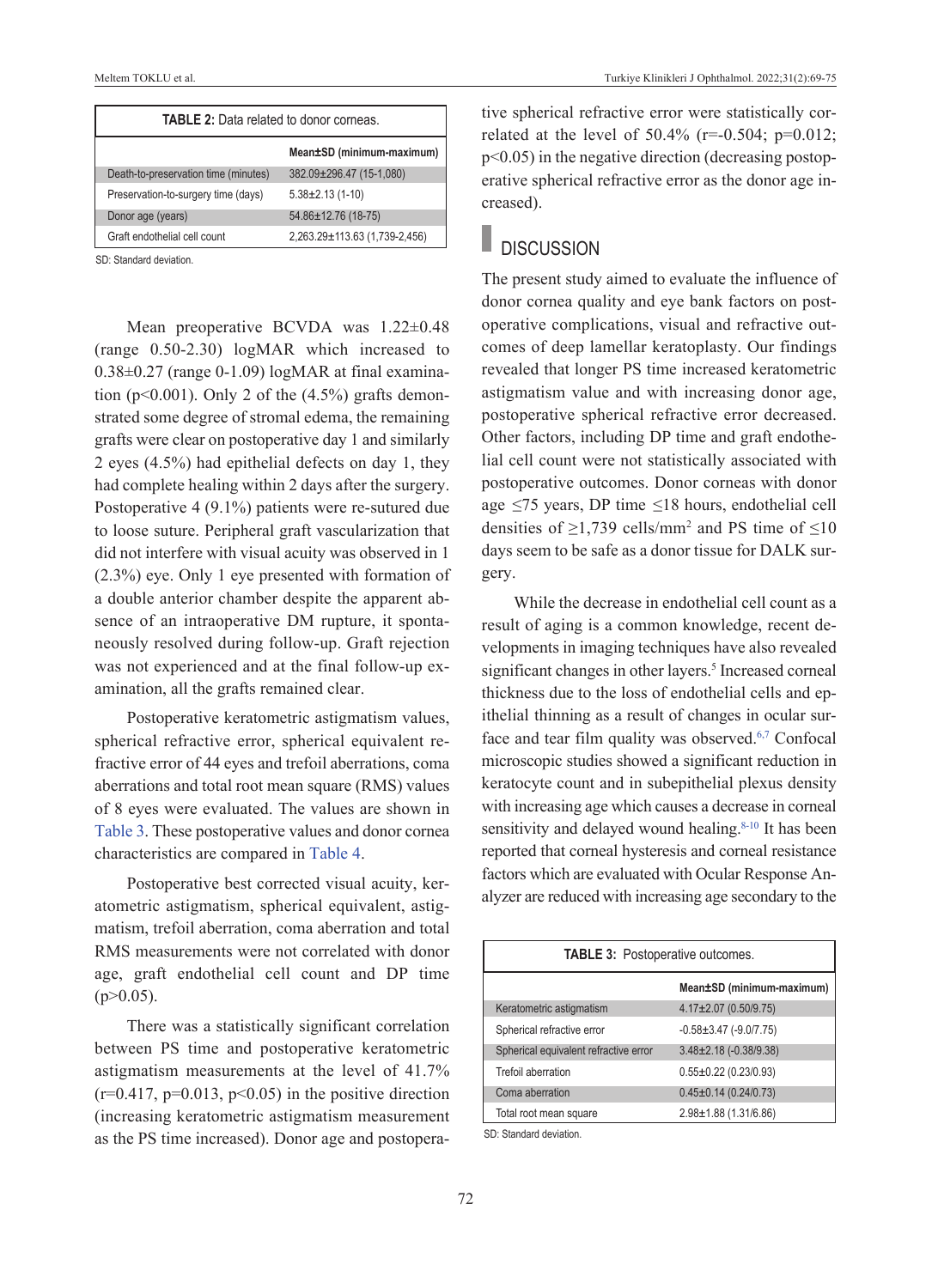| TABLE 4: Comparison of donor cornea characteristics and postoperative outcomes. |              |           |                                                          |          |                              |  |
|---------------------------------------------------------------------------------|--------------|-----------|----------------------------------------------------------|----------|------------------------------|--|
| Postoperative outcomes                                                          |              | Donor age | Donor endothelial cell count  Death-to-preservation time |          | Preservation-to-surgery time |  |
| <b>BCDVA</b> (logMAR)                                                           | $\mathsf{n}$ | 41        | 41                                                       | 41       | 41                           |  |
|                                                                                 | r value      | 0.254     | $-0.055$                                                 | 0.079    | 0.131                        |  |
|                                                                                 | p value      | 0.109     | 0.732                                                    | 0.622    | 0.414                        |  |
| Keratometric astigmatism                                                        | n            | 35        | 35                                                       | 35       | 35                           |  |
|                                                                                 | r value      | $-0.067$  | 0.075                                                    | $-0.175$ | 0.417                        |  |
|                                                                                 | p value      | 0.702     | 0.669                                                    | 0.316    | $0.013*$                     |  |
| Spherical refractive error                                                      | $\mathsf{n}$ | 24        | 24                                                       | 24       | 24                           |  |
|                                                                                 | r value      | $-0.504$  | 0.099                                                    | $-0.056$ | $-0.183$                     |  |
|                                                                                 | p value      | $0.012*$  | 0.647                                                    | 0.795    | 0.393                        |  |
| Spherical equivalent refractive error                                           | n            | 35        | 35                                                       | 35       | 35                           |  |
|                                                                                 | r value      | $-0.008$  | $-0.109$                                                 | $-0.057$ | 0.177                        |  |
|                                                                                 | p value      | 0.964     | 0.534                                                    | 0.746    | 0.310                        |  |
| <b>Trefoil aberration</b>                                                       | n            | 8         | 8                                                        | 8        | 8                            |  |
|                                                                                 | r value      | $-0.619$  | 0.214                                                    | 0.095    | $-0.630$                     |  |
|                                                                                 | p value      | 0.102     | 0.610                                                    | 0.823    | 0.094                        |  |
| Coma aberrations                                                                | n            | 8         | 8                                                        | 8        | 8                            |  |
|                                                                                 | r value      | 0.001     | 0.371                                                    | 0.575    | $-0.677$                     |  |
|                                                                                 | p value      | 1.000     | 0.365                                                    | 0.136    | 0.065                        |  |
| <b>Total RMS</b>                                                                | n            | $\bf 8$   | 8                                                        | 8        | 8                            |  |
|                                                                                 | r value      | 0.357     | $-0.190$                                                 | $-0.119$ | 0.334                        |  |
|                                                                                 | p value      | 0.385     | 0.651                                                    | 0.779    | 0.419                        |  |

r value: Spearman's correlation coefficient \*p<0.05; BCDvA: Best corrected distance visual acuity; RMS: Root mean square.

loss of collagen fibrils. It has been suggested that these factors are important in donor cornea selection.<sup>11</sup>

The significance of these changes in donor selection has not yet been clarified. Borderie et al. found that donor age is the only donor corneal factor that affects visual healing. In their study, donor age older than 80 years had a negative effect on postoperative visual acuity[.12](#page-6-0) In the present study, there was no significant relationship between donor age and postoperative visual outcomes. However, the mean donor corneal age of our study is 54.86 years which is a relatively young age. This might be a limitation in terms of evaluating the effect of donor corneal age. In addition to the structural changes of the cornea, it is known that with increasing age, refractive changes cause "against the rule" astigmatism. Contrary to our expectations, we found that donor age and postoperative spherical refractive error were correlated in the negative direction. This finding should be confirmed with further studies with a higher number of patients.

<span id="page-4-0"></span>Previous studies concluded that longer DP time and PS time increases the incidence of graft epithelial sloughing. In their study, Van Meter et al. evaluated 81 donor corneas before and after PK, it was revealed that the incidence of postoperative epithelial defect is higher in donor corneas with DP time longer than 6 hours.<sup>13</sup> One study reported that only donor corneal factor statistically related to postoperative epithelial defect is PS time.<sup>14</sup> In their study, Feizi et al. reported that postoperative epithelial defect is correlated with graft quality and donor cornea PS time in patients who underwent DALK[.15](#page-6-0) In the present study, postoperative epithelial defect was observed in only 2 eyes and no significant correlation with donor cornea factors was found. In the current study, mean DP time was 382.09 minutes and mean donor cornea PS time was 5.38 days. Studies have shown that donor corneal tissue can be stored safely up to 17 days in the storage solution used in the present study[.16](#page-6-0) Early donor cornea removal and early usage of donor cornea in this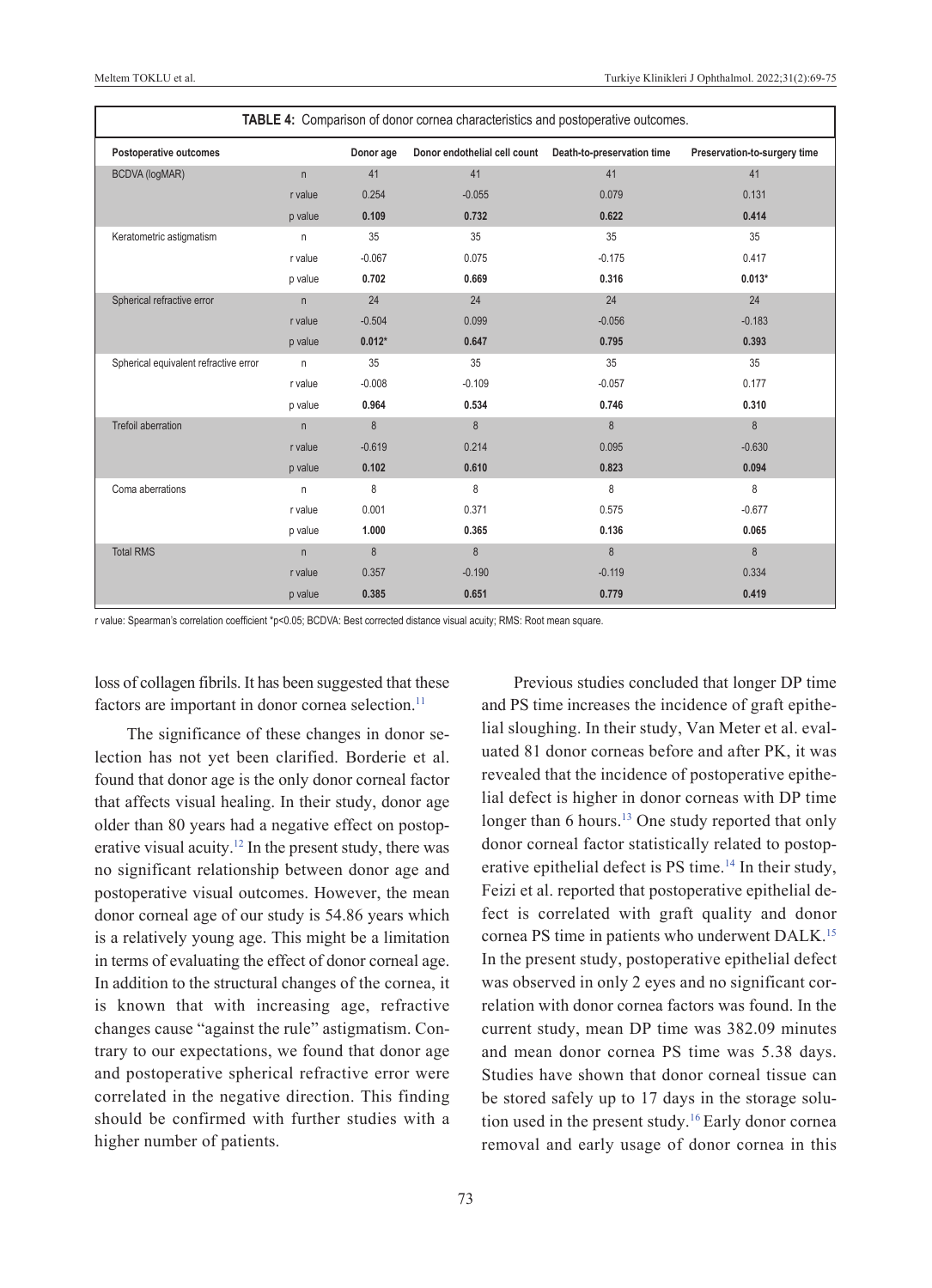study could be a factor for reduced postoperative epithelial defect frequency.

In the current study, no correlation between donor cornea factors, postoperative visual acuity and refractive errors was observed. In a study where donor cornea factors, postoperative best visual acuity and refractive results are evaluated, Feizi et al. reported no correlation between parameters[.15](#page-6-0) Similary, Heindl et al. found that donor PS time and postoperative visual acuity at 1 year after surgery were not significantly correlated.<sup>17</sup> In a study in which the effect of donor cornea characteristics on the corneal graft was evaluated, donor DP time was reported to have minimal effect on postoperative graft clarity, punctate epitheliopathy, and postoperative visual acuity[.18](#page-6-0) Observations of Schaub et al. showed no significant association between the donor tissue parameters (donor age, gender, preservation method, donor cornea preservation time, PS time) and the clinical outcome parameters after DALK.<sup>19</sup> In their study, Feizi et al. concluded that duration of donor PS time is correlated with postoperative graft edema and low quality donor graft is correlated with slow resorption of stromal edema.<sup>15</sup> A statistically significant positive correlation between PS time and postoperative keratometric astigmatism measurements was observed in the current study. This can be considered as an effect of edema and as a result increasing thickness of the graft.

In a previous study, postoperative high-order aberrations were found to be high in patients who underwent PK.<sup>20</sup> Muftuoglu et al. reported that different curvature, thickness and diameter of donor tissue, wound healing and compression of the sutures are the most important causes of high-order aberrations.<sup>20</sup> In the literature, whether DALK causes more high-order aberrations than PK is not clearly assessed in large series and there is no significant difference between the groups[.21,22](#page-6-0) There has not yet been research on the relationship between donor characteristics and aberrations. In the current study, there was no significant relationship between postoperative high order aberrations and donor cornea factors. The main limitation of this study is the small number of patients (8 patients). Further studies with increased number of patients are needed to support this result.

Similar to other studies, it was also revealed by the present study, no significant relation was found between donor characteristics, postoperative surgical success and complications. The most important limitation of this study is the small number of patients and the short follow-up period.

# **CONCLUSION**

One of the most important advantages of DALK is the flexibility of donor cornea selection. This study also revealed that the use of donor tissues with a longer DP time and lower quality can provide good refractive outcomes and visual acuity comparable with those achieved after the use of good quality donors.

#### *Source of Finance*

*During this study, no financial or spiritual support was received neither from any pharmaceutical company that has a direct connection with the research subject, nor from a company that provides or produces medical instruments and materials which may negatively affect the evaluation process of this study.* 

#### *Conflict of Interest*

*No conflicts of interest between the authors and / or family members of the scientific and medical committee members or members of the potential conflicts of interest, counseling, expertise, working conditions, share holding and similar situations in any firm.* 

#### *Authorship Contributions*

*Idea/Concept: Meltem Toklu, Ece Turan Vural; Design: Meltem Toklu, Ece Turan Vural; Control/Supervision: Ece Turan Vural, Elvin Yıldız; Data Collection and/or Processing: Meltem Toklu, Ece Turan Vural, Elvin Yıldız; Analysis and/or Interpretation: Meltem Toklu, Ece Turan Vural; Literature Review: Meltem Toklu, Ece Turan Vural; Writing the Article: Meltem Toklu, Ece Turan Vural; Critical Review: Ece Turan Vural; References and Fundings: Ece Turan Vural, Elvin Yıldız; Materials: Ece Turan Vural, Elvin Yıldız.*